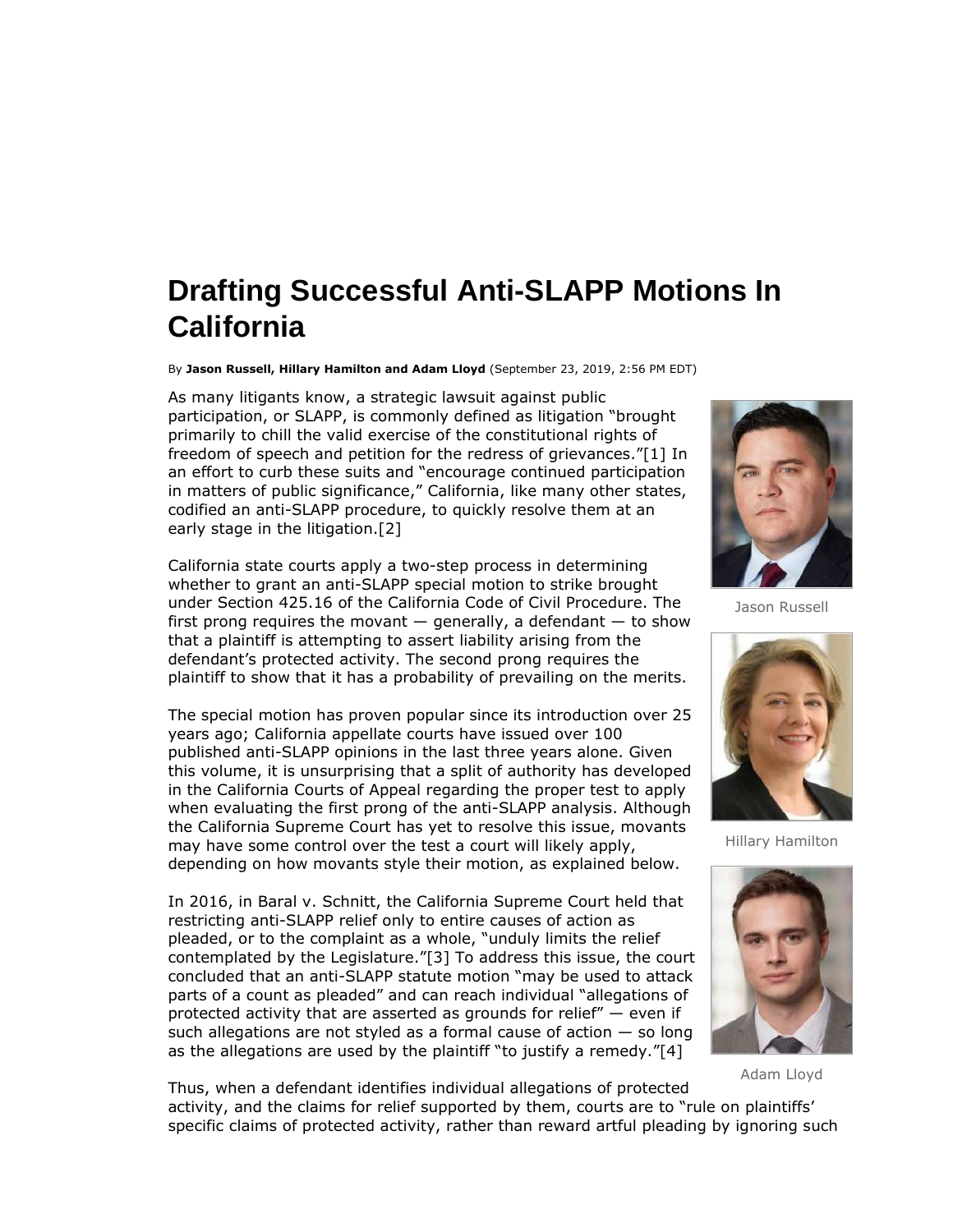claims if they are mixed with assertions of unprotected activity."[5]

 Before Baral, courts typically conducted a first-prong anti-SLAPP analysis by examining whether the "gravamen" or "principal thrust" of a complaint or an individual cause of action as a whole arose from protected activity. Thus, complaints or causes of action that mixed allegations of protected activity with unprotected activity could pass through the legislatively enacted anti-SLAPP screen.

 Although the "gravamen test" now seems inconsistent with Baral's mandate to examine individual allegations that premise liability on protected activity, the Second Appellate District correctly noted in Okorie v. Los Angeles Unified School District that Baral did not specifically "address, let alone disapprove, the principal thrust/gravamen analysis."[6] To answer the question of whether the gravamen test is still a viable method of analysis, courts have turned to another "practical but vital aspect of special motions to strike" left unanswered by Baral — how must an anti-SLAPP motion challenging individual allegations be framed?[7] That is, must the motion follow Rule 3.1322(a) of the California Rules of Court, which governs conventional motions to strike and requires that the notice of motion identify the specific paragraphs or full quotations of the portions of the pleading sought to be stricken?

 Although there is no similar rule for anti-SLAPP motions in either the Rules of Court or the text of Section 425.16, the Okorie court determined that it was "[c]ritical[]" to its decision to apply the gravamen test post-Baral that the "Defendants did not move to strike certain subparts of Plaintiffs' complaint" — rather than the entire complaint.[8]

 The Okorie court concluded that "[u]nfortunately, absent further guidance to litigants as to how claims must be alleged and/or how special motions to strike must be framed, the protections of the anti-SLAPP law may still be circumvented by the inartful pleading of claims (deliberately or innocently) that allege both protected and unprotected activity," and therefore, "under the facts of this case … the principal thrust/gravamen analysis remains a viable tool by which to assess whether a plaintiff's claim arises out of protected activity."[9] Presiding justice Frances Rothschild dissented on the ground that after Baral, "determining the gravamen has no place in anti-SLAPP analysis."[10]

 Given Baral's silence on these issues, some appellate courts have followed Okorie's guidance in continuing to apply the gravamen test when the defendant has failed to move to strike specific allegations in a complaint. For example, in Optional Capital Inc. v. Akin Gump Strauss Hauer & Feld LLP, a panel from Division One of the Second Appellate District applied the gravamen test because "[c]ritically, in this case, Defendants did not move to strike certain subparts of Plaintiffs' complaint" but "expressly moved to strike Plaintiffs' entire complaint and all claims asserted against them."[11]

 Similarly, in Newport Harbor Offices & Marina LLC v. Morris Cerullo World Evangelism, a panel from Division Three of the Fourth Appellate District concluded that it "need not address whether to use the gravamen test," and distinguished those cases that had decided the issue because there "the anti-SLAPP motions sought to strike entire causes of action or pleadings and did not move to strike specific allegations within a pleaded cause of action," and in the case at bar, "Defendants moved both to strike specific allegations and to strike entire causes of action."[12] Although the Newport Harbor court applied a Baral specific allegation analysis, it left open the possibility of applying the gravamen test in the future, depending on how the anti-SLAPP motion was styled.

 Other panels, from Division Four of the First Appellate District and Division One of the Fourth Appellate District, have concluded that Baral has simply not caused "any fundamental shift in the nature of the 'gravamen' test," regardless of how the anti-SLAPP motion is framed.[13]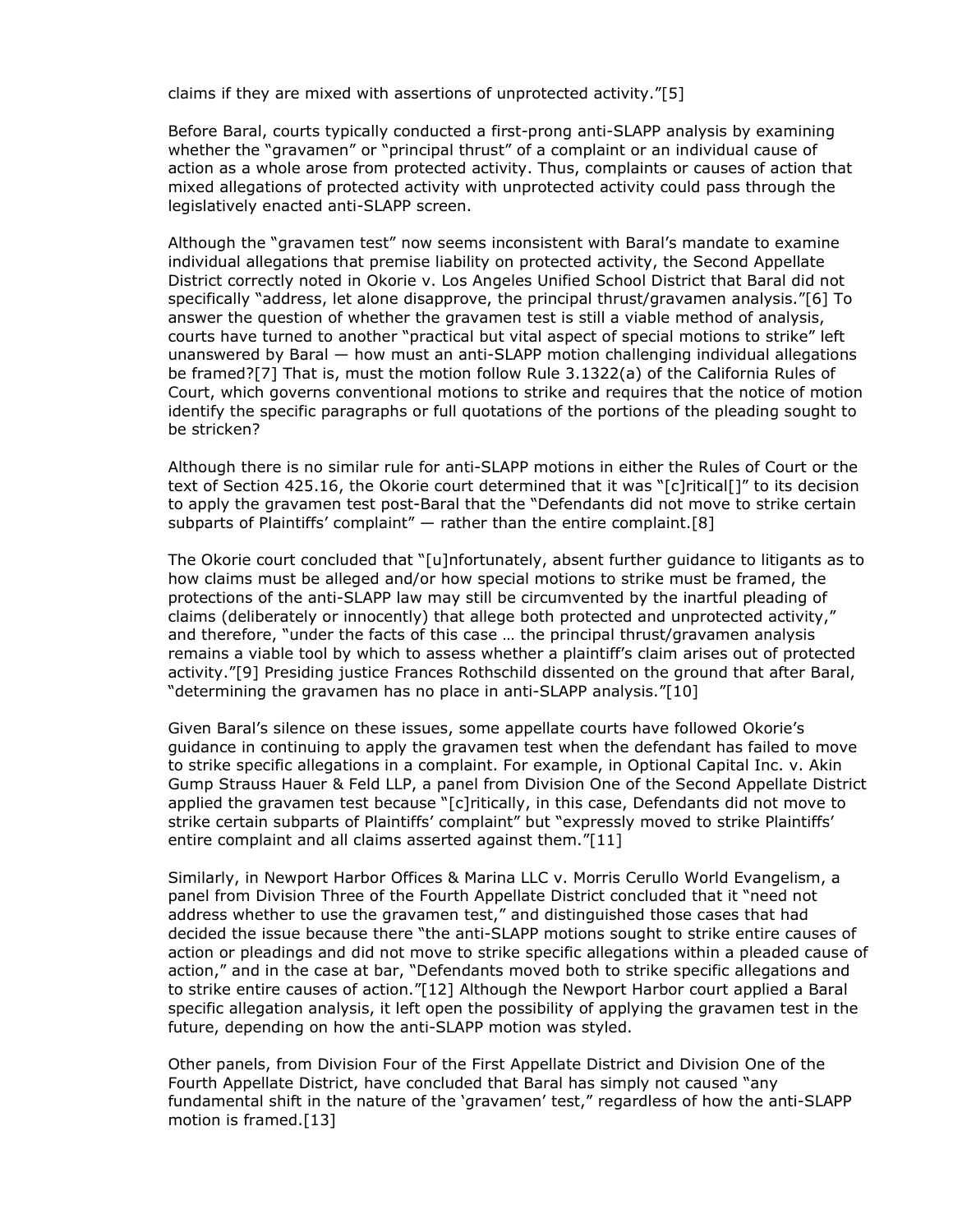In contrast to these cases, panels from the Third and Sixth Appellate Districts have held that the gravamen test is no longer a viable method of first-prong anti-SLAPP analysis in any circumstance, without qualification as to how the motion is styled. In Sheley v. Harrop, a panel from the Third Appellate District flatly held that "[a]fter Baral, when deciding whether claims based on protected activity arise out of protected activity we do not look for an overall or gestalt 'primary thrust' or 'gravamen' of the complaint or even a cause of action as pleaded," but instead to specific allegations or claims within the cause of action.[14]

 Likewise, earlier this year, the Sixth Appellate District expressly disagreed with the appellate courts that have found the gravamen test is still viable or unchanged following Baral. Noting that "[t]he Courts of Appeal are divided on whether, after Baral, it is appropriate for courts to disregard allegations that do not constitute the 'gravamen' of the plaintiff's cause of action," the court "agree[d] with the Court of Appeal in Sheley and Justice Rothschild's dissent in Okorie that Baral has eliminated the 'gravamen' analysis, and we therefore do not employ it here."[15]

 Despite this recognized split within the California Courts of Appeal and their explicit request for more "guidance," none has been forthcoming so far from the California Supreme Court. As it currently stands, litigants may be subject to differing tests for the first prong of the anti-SLAPP analysis depending on which of the conflicting decisions above a court finds persuasive. This important issue of law thus presents an ideal ground for review under Rule 8.500(b)(1) of the California Rules of Court.

 While waiting for the court to provide clarity on this issue and resolve the split, movants and their counsel should consider how best to frame their anti-SLAPP motion in order to influence which test will be applied. For example, movants may consider arguing that the gravamen test is incompatible with Baral, as Rothschild and the Third and Sixth Appellate Districts have already found. The imprecise gravamen test's vague and malleable nature easily lends itself to an "I know it when I see it" analysis, which can result in denials of legitimate anti-SLAPP motions — an erroneous and costly result, given the constitutional rights the statute is meant to protect, and the dispositive nature of the motion before a defendant incurs the burdens of discovery.

 Baral's surgical approach is far better suited to the task of analyzing protected activity. Moreover, although nothing in Section 425.16 so dictates, movants may want to err on the side of formalistic caution and structure an anti-SLAPP motion in the same way as a conventional motion to strike.

 Rather than generally attacking causes of action as arising from protected activity, movants might consider quoting "in full the portions" of allegations and paragraphs to be stricken from certain claims in the notice of motion and motion itself.[16] As discussed, several appellate panels have indicated that they are willing to apply a Baral specific allegation analysis  $-$  instead of the gravamen test  $-$  if the anti-SLAPP motion formally and explicitly targets individual allegations that comprise claims for relief.

 *Jason D. Russell is a partner and Hillary A. Hamilton and Adam K. Lloyd are associates at Skadden Arps Slate Meagher & Flom LLP.* 

 *The opinions expressed are those of the author(s) and do not necessarily reflect the views of the firm, its clients, or Portfolio Media Inc., or any of its or their respective affiliates. This article is for general information purposes and is not intended to be and should not be taken as legal advice.* 

[1] See Cal. Civ. Proc. Code § 425.16(a).